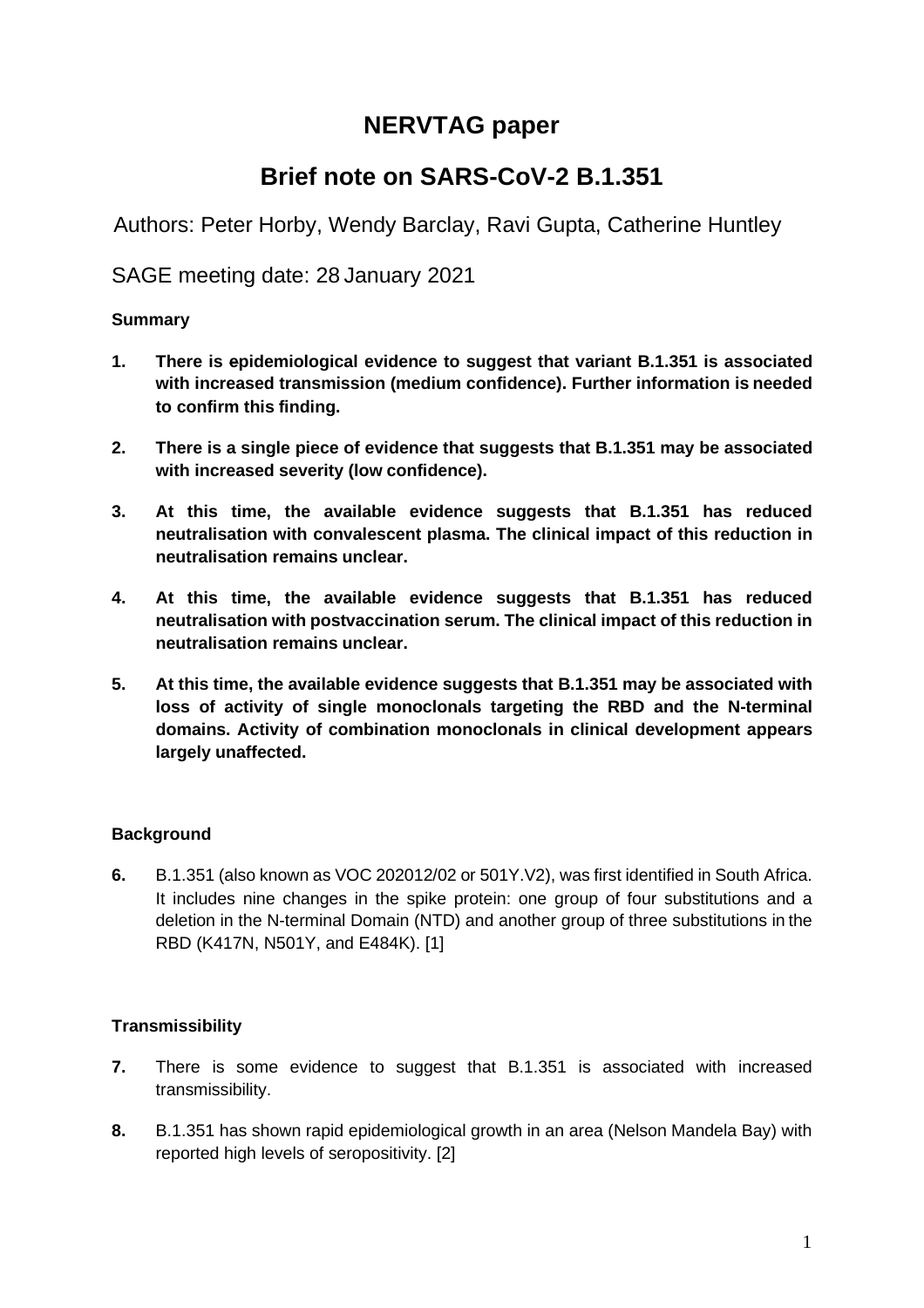- **9.** A model of the epidemic trajectory in South Africa (incorporating data on cases, deaths, and population demographics) showed that, without changes to the circulating pathogen or underlying population, a subsequent 'second wave' should be precluded by accumulated immunity. The occurrence of a 'second wave' despite these findings suggests increased transmissibility, immune escape, or a combination of the two. [3]
	- a. If an assumption of complete cross protection between variants is made, the model suggests that B.1.351 is 1.50 (95% CrI:1.20-2.13) times as transmissible as previously circulating variants.
	- b. If an assumption that the transmissibility of the new variant is the same as previous variants is made, the model suggests the new variant evades 21% (95%CrI: 11-36) of previously acquired immunity.
- **10. There is epidemiological evidence to suggest that variant B.1.351 is associated with increased transmission (medium confidence). Further information is needed to confirm this finding. Increased transmission could arise from increased transmissibility, immune escape, or a combination of the two.**

## **Severity**

- **11. There is a single piece of evidence that suggests that B.1.351 may be associated with increased severity (low confidence)**.
- **12.** One study found some evidence of an increase in the delay-adjusted case fatality ratio since the arrival of the new variant in a single Province (Western Cape), though the authors report substantial uncertainty. [3]

# **Susceptibility and Immunity**

**13.** There is some evidence that the variant B.1.351 variant is associated with antigenic escape from naturally, monoclonal or vaccine acquired immunity. Preliminary evidence suggests the E484K change, as well as the combination of substitutions present on the RBD in this variant, are associated with antigenic escape. The clinical significance of these findings remains unclear.

#### *Natural infection*

- **14.** There is some evidence to suggest that individuals who have been previously infected with SARS-CoV-2 may show reduced ability to neutralise the B.1.351 variant.
- **15.** In vitro data showed weaker neutralisation of pseudoviruses with E484K substitution with polyclonal serum. [4]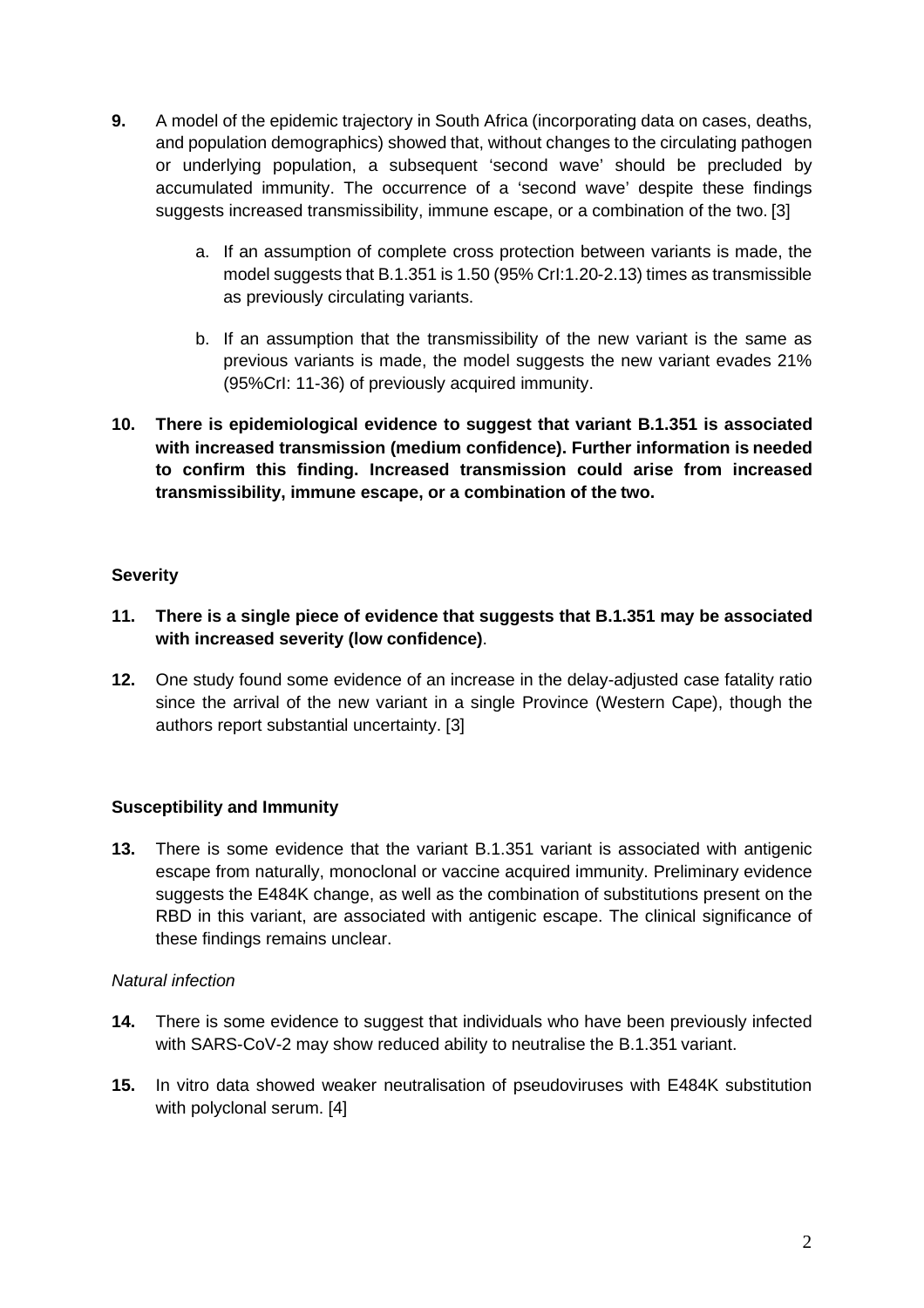- **16.** One study assessed the neutralisation ability of polyclonal sera derived from individuals infected with SARS-CoV-2 (n=44) against pseudovirus containing only the three RBD mutations present in B.1.351, as well as against B.1.351 pseudovirus. When assessed against the RBD triple mutant, 27% of samples lost all neutralisation activity. When assessed against B.1.351 pseudovirus, 48% had no detectable neutralisation activity. Three individuals retained high neutralisation titers against B.1.351, all of whom had previously experienced severe disease. [1]
- **17.** In a live virus neutralization assay, a study of the neutralising antibody response of convalescent plasma from six donors infected in the first wave against live B1.351 virus showed reduced neutralisation of the new variant, with one complete loss of neutralisation activity. [5]
- **18.** A further study showed that B.1.351 pseudovirus is markedly (~11-33 fold) more resistant to convalescent plasma relative to the wild type (D614G). 16 out of 20 samples showed >2-fold loss in potency against B.1.351, with the loss of plasma neutralising activity largely attributable to E484K. [6]

### **19. Three studies of small numbers of human polyclonal sera show reduced neutralisation against the B1.351 variant, using either live or pseudo virus. The clinical impact of this reduction remains unclear.**

#### *Vaccines*

- **20.** One study showed reduced plasma neutralising activity against SARS-CoV-2 variants encoding E484K, N501Y, or K417N:E484K:N501Y (the combination present in B.1.351) in a cohort of 20 volunteers who received either the Moderna ( $n=12$ ) or Pfizer ( $n=6$ ) vaccine, 8 weeks after the second dose. [7]
	- a. There was a 1-3 fold decrease in neutralising activity against E484K, a 1.3-2.5 fold decrease in neutralising activity against N501Y, and a 1.1-3 fold decrease in neutralising activity against K417N:E484K:N501Y.
- **21.** A study showed that the immune sera of both human subjects (n=8) and non-human primates (n=12) that received two doses of the Moderna vaccine showed lower neutralisation against B.1.351 pseudovirus. In humans, pseudovirus containing full B.1.351 mutations resulted in a 6.4-fold GMT reduction compared to D614G pseudovirus. Despite this, all evaluated human sera remained able to fully neutralise. [8]
- **22.** A further study showed that the immune sera of 12 Moderna vaccinees (two doses on days 0 and 28, sample collected on day 43) and 10 Pfizer vaccinees (two doses on days 0 and 21, sample collected on or after day 28) lost neutralisation activity against B.1.351 pseudovirus. This loss ranged from slight to substantial, with a mean loss of neutralising activity of 8.6 fold for Moderna, and 6.5 fold for Pfizer. The loss of neutralisation activity was principally attributed to E484K. [6]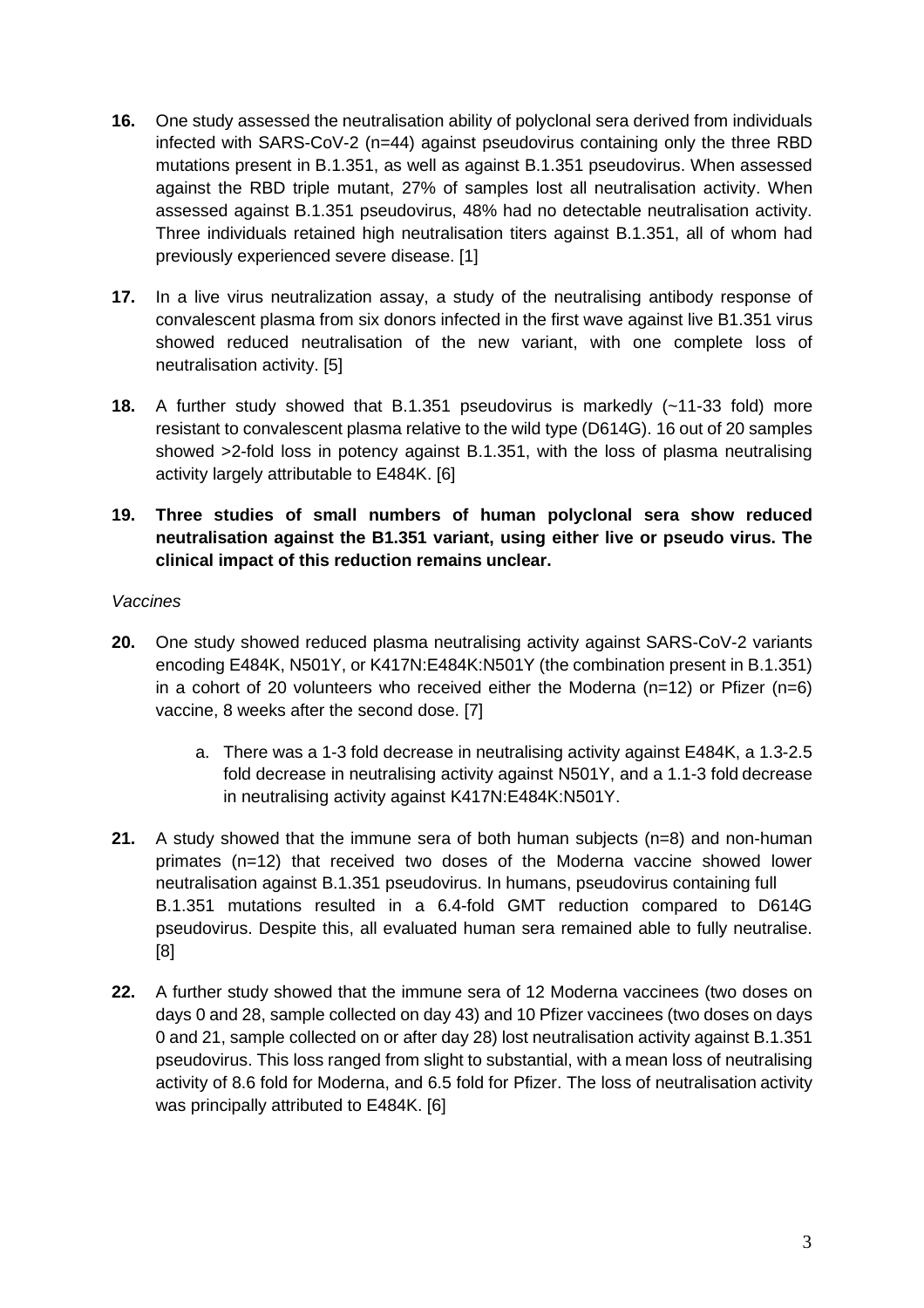**23. Three studies have shown that immune sera from mRNA vaccinees show small reductions in neutralisation activity against B.1.351 pseudovirus. The clinical significance of these reductions remains unclear.**

#### *Drugs and Therapeutics*

- **24.** In vitro data shows that B.1.351 pseudovirus is refractory to neutralisation by most NTD mAbs, and also to several mAbs to the receptor-binding motif on the RBD (including Ly-CoV555 and REGN10933). E484K is a key mediator of the loss of activity of mAbs that target the RBD. Some combinations of mAbs, including REGN10933+REGN10987 and COV2-2196+COV2-2130 are seemingly unaffected. [6]
- **25.** In vitro data shows that variants with the E484K substitution show weaker neutralisation with some monoclonal antibodies (bamlanivimab Eli Lily, >100 fold; REGN10933 Regeneron, 25-fold [also K417N, 7-fold]). [9, 10]
- **26.** Initial data shows weaker neutralisation of B.1.351 by several monoclonal antibodies, with the E484K thought to be a key mediator of this effect. Combinations of mAbs may still be effective.
- **27. At the current time, evidence suggests that B.1.351 is associated with significant loss of activity of single monoclonals targeting the RBD and the N-terminal domains. Activity of combination monoclonals in clinical development is largely unaffected.**

#### **Diagnostic assays**

**28.** There is currently no evidence to suggest that B1.351 would affect the performance of diagnostic assays.

#### **References:**

- [1] C. K. Wibmer, F. Ayres, T. Hermanus, M. Madzivhandila, P. Kgagudi, B. Lambsen, M. Vermeulen, K. van den Berg, T. Roussow and M. Boswell, "SARS-CoV-2 501Y.V2 escapes neutralization by South African COVID-19 donor plasma," *bioRxiv [preprint],*  2021.
- [2] . H. Tegally, E. Wilkinson, M. Giovanetti, A. Iranzadeh, V. Fonseca, J. Giandhari and et al., "Emergence and rapid spread of a new severe acute respiratory syndrome-related coronavirus 2 (SARS-CoV-2) lineage with multiple spike mutations in South Africa," *bioRxiv,* 2020.
- [3] C. Pearson, T. W. Russell, N. G. Davies, A. J. Kuckarski and CMMID COVID-19 working group, "Estimates of severity and transmissibility of novel South Africa SARS-CoV-2 variant 501Y.V2," *Preprint,* 2021.
- [4] A. J. Greaney, A. N. Loes, K. H. Crawford, T. N. Starr, K. D. Malone, H. Y. Chu and J. D. Bloom, "Comprehensive mapping of mutations to the SARS-CoV-2 receptor-binding